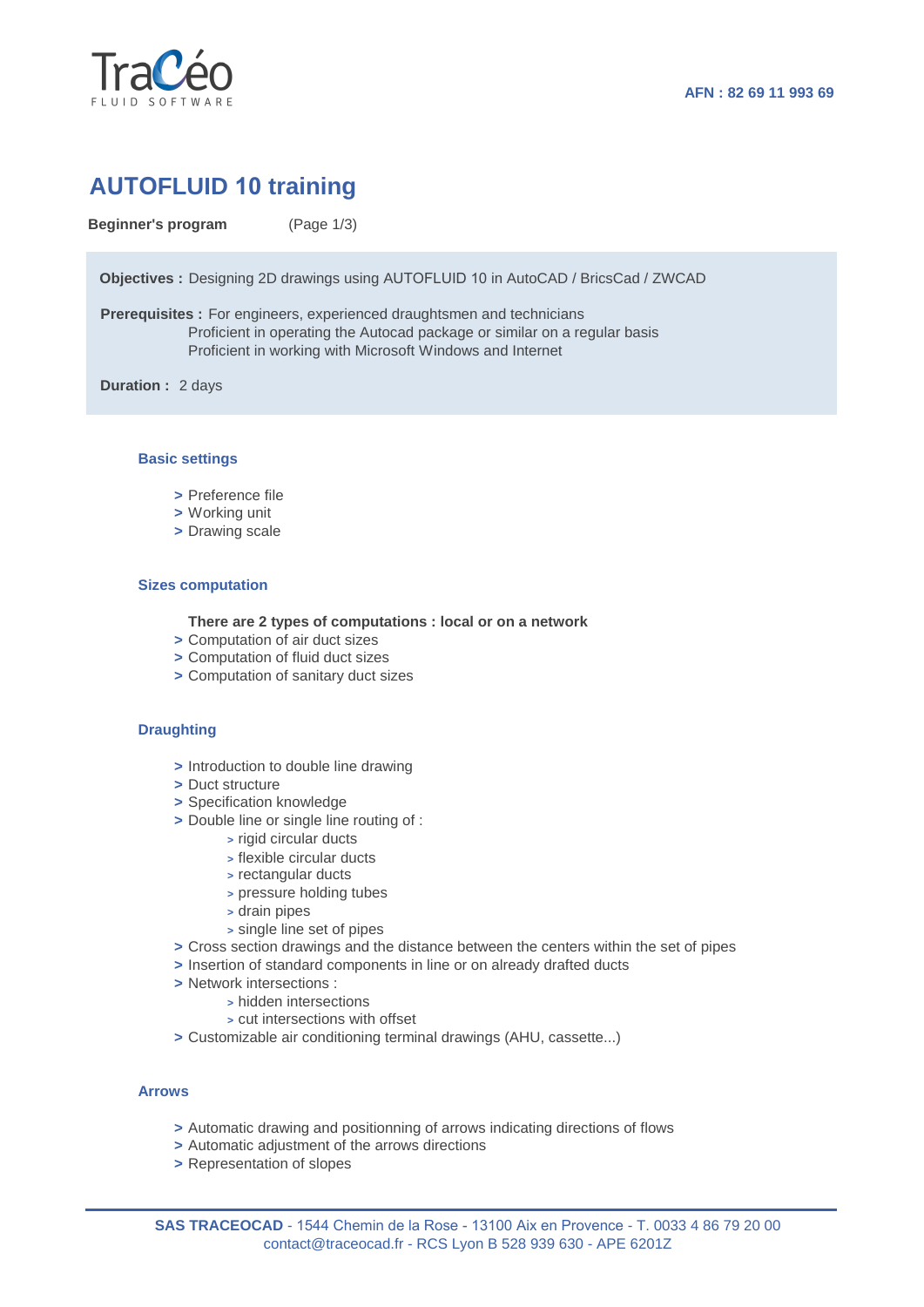

# **AUTOFLUID 10 training**

**Beginner's program** (Page 2/3)

#### **Texts**

- **>** Proportions
- **>** Choosing a style
- **>** Create automatic texts, frames, leader lines
- **>** Formatting of the most common information using prefixes and suffixes
- **>** Dimensioning

#### **The openings**

- **>** Sizing and drawing openings using existing network drawings
- **>** Drawing openings without a network
- **>** Modifying openings
- **>** Creating a list in the paper space
- **>** Exporting the list into Microsoft Excel

#### **Quick Modifications Tools**

- **>** Swapping objects
- **>** Changing profiles
- **>** Changing text
- **>** Deleting an object
- **>** Moving an object onto a duct

#### **Bills**

- **>** Creating zones
- **>** Network's bills
- **>** Bills of materials
- **>** Finding equipment using marker tags
- **>** Creating lists in the presentation space
- **>** Export lists into Microsoft Excel

## **Others**

- **>** Automatic redrawing of ducts after they are cut
- **>** Working with layers (freeze, transfer, lock, etc.)
- **>** Changing thicknesses